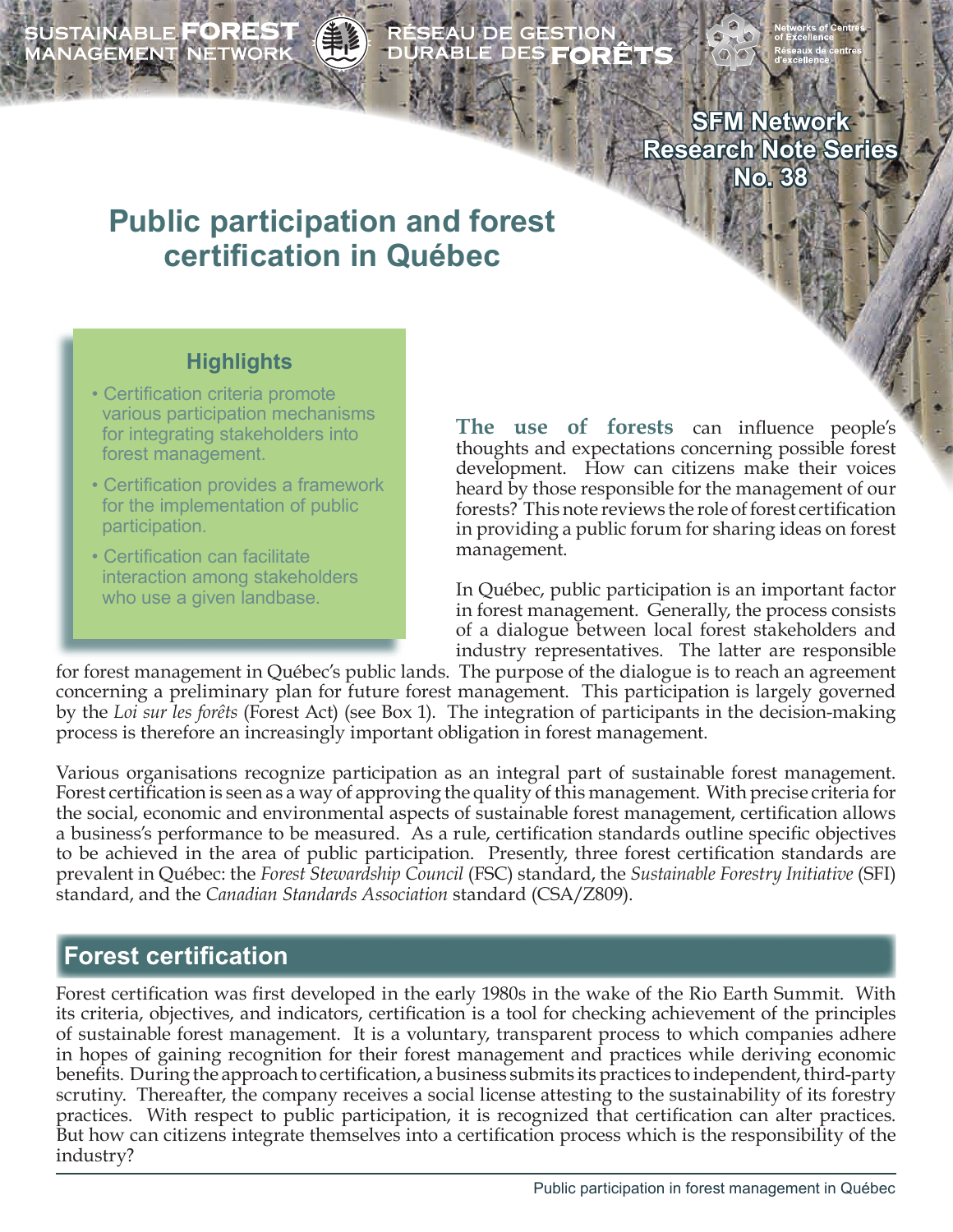#### **Box 1. Legal Provisions Related to Public Participation (adapted from the** *Loi sur les forêts ; L.R.Q., Chapter F-4.1***)**

**54.** In order to be able to take into consideration the interests and concerns of other users of the land in the management unit and to prevent conflicts related to the implementation of forest management activities, the licence holder shall invite the following to take part in the preparation of the general plan: 1) regional county municipalities and, if need be, urban communities in the region whose territories overlap the management unit in question: 2) First Nations communities concerned, as represented by their band councils; 3) managers of wildlife areas; 4) any tenant occupying the land for agricultural purposes, such as maple syrup producers operating within the management unit. **The licence holder may also invite the participation of any other person or organisation in the development of the plan.** 

**58.1.** Before approving the general and five-year plans, the Minister will make them accessible to the public as information for a period of 45 days.

**58.2.** During the time period set out in Article 58.1, the licence holder shall carry out a consultation with the people and groups who have requested it within the first 20 days of this time period, in accordance with the procedure established by the Minister. This request must be made in writing, giving reasons and explaining the requester's interest in the area affected by the plans.

In order to answer this question, case studies were carried out in the summer of 2004 with seven Québec forestry companies that were either certified or scheduled to be. More specifically, of the seven companies studied, two were working towards certification under the FSC standard, three had been certified under CSA/Z809, and two were certified under the SFI standard. At the time of the studies, these were all of the Québec companies who were certified or working towards certification. There are now several other businesses with or seeking forest certification and these may feature other modes of public participation.

# **Public participation and forest certification**

Forest certification is intended to provide consumers with an objective evaluation of a company's environmental performance. It allows buyers to make purchasing decisions based on the attributes of products, thus giving them the possibility of contributing to protection of the environment. Certification standards now in force in Québec try to balance the various aspects of forest management. The FSC standard made its appearance in1993. Public participation and the evaluation of social impacts are integral parts of this international standard. One year later, the SFI standard, developed in the United States, was issued. This standard is mainly designed for application to privately-owned lands. It

requires participation by the "forest community" (private producers, workers in silviculture, industry representatives, and forest-dependent communities) in order to achieve a sustainable forest industry. In 1996, the Canadian Standards Association launched its own standard for sustainable forest management (CSA/CANZ809). Participation is central to this standard, which demands input from representatives of the population throughout the process of certification.

In view of the diversity of social demands on our forests, forest industries must consider the numerous stakeholders in the landbase while carrying out their management activities. Therefore, they implement participatory structures in order to involve stakeholders in forest management. In this respect, certification can become an enabling tool for civic



Public consultation meeting with a tallyman. Photo courtesy of Martin Pelletier.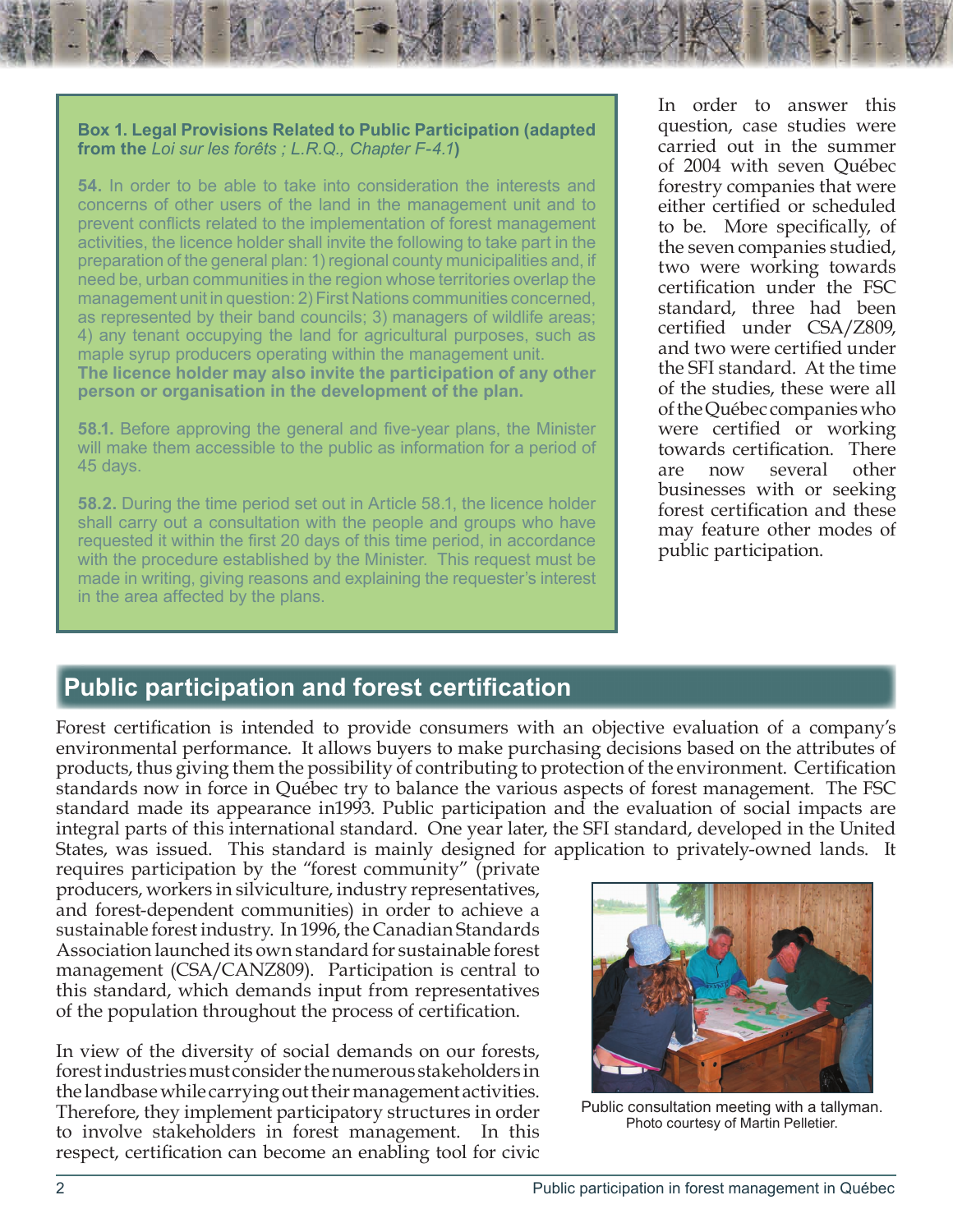dialogue among the various public groups. The certification standards require companies to establish various mechanisms for public participation.

#### *Forest Stewardship Council*

FSC principles deal with forest management as a whole. Two principles stand out in relation to public participation. Principle # 3 concerns the rights of First Nations peoples and is intended to ensure that they have their say in the management of the lands they occupy. This principle seeks, among other things, to ensure the approval of plans by the First Nations communities affected by forestry operations. Principle # 4, on the other hand, addresses community relations and the rights of forestsector workers. The principle seeks to foster the wellbeing of local communities through this principle; i.e., by having them participate in the making of decisions that impact their home territory.

In practice, businesses certified in accordance with the FSC standard conform to these two principles by using four different processes. First, they use legal mechanisms to demonstrate that they respect the spirit of the standard. Second, as they work towards certification, these businesses set up information roundtables made up of stakeholders in the area. In the course of these meetings, participants share ideas on the management activities. These forums serve to raise awareness, to educate people, and to build up a synergy among the

#### **A few definitions**

*Participation:* Any direct or indirect action by individuals formally or informally representing segments of the public and intending to influence a decision, plan, or policy;

*Consultation:* An exchange of ideas and opinions which may not necessarily be taken into consideration by the decisionmaker;

*Consensus building:* An exchange of information and a comparison of ideas intended to develop a course of action that will satisfy most of the interested parties;

*Harmonization:* An action meant to reconcile management practices and orient them towards a common objective through the establishment of trade-offs that are acceptable to all parties.

stakeholders. At the outset, these roundtables often have no decision-making power. With time, they have evolved so that participants now have more power relative to the decisions made by the forest companies. The companies also use existing integrated resource management (IRM) roundtables.

The third participation process used by these businesses is oriented specifically towards individuals and interest groups in order to formalize exchanges on subjects of common interest. Individual agreements and consultations are used to demonstrate the companies' commitment to public participation. They represent a response to the demands of stakeholders. For instance, when a stakeholder makes a request, industry people meet that stakeholder to discuss it. Interestingly, these processes are used mostly to meet people who do not take part in other participation activities such as the IRM roundtables.

Fourthly, businesses certified through the FSC must observe Principle # 3 concerning the rights of First Nations peoples. To satisfy this commitment, they use two participation methods. For certain communities, they must reach a direct agreement with the native family concerned, for instance for the protection of an important site related to identity. This method is akin to individual consultation. For other communities, the businesses have developed harmonization mechanisms. Thus, they are able to share data and communicate using a more comprehensive approach. Occasionally, these communications have allowed them to develop memoranda of understanding. For the industries, participation of First Nations communities is a complex aspect of the application of the FSC standard. In addition, many First Nations communities prefer to deal directly with government authorities. In these situations, the role a company can play becomes fairly vague.

We may note that, in order to satisfy the FSC standard, companies use various participation mechanisms to contact the targeted participants. The diversity of these mechanisms allows them to meet the various needs of forest stakeholders.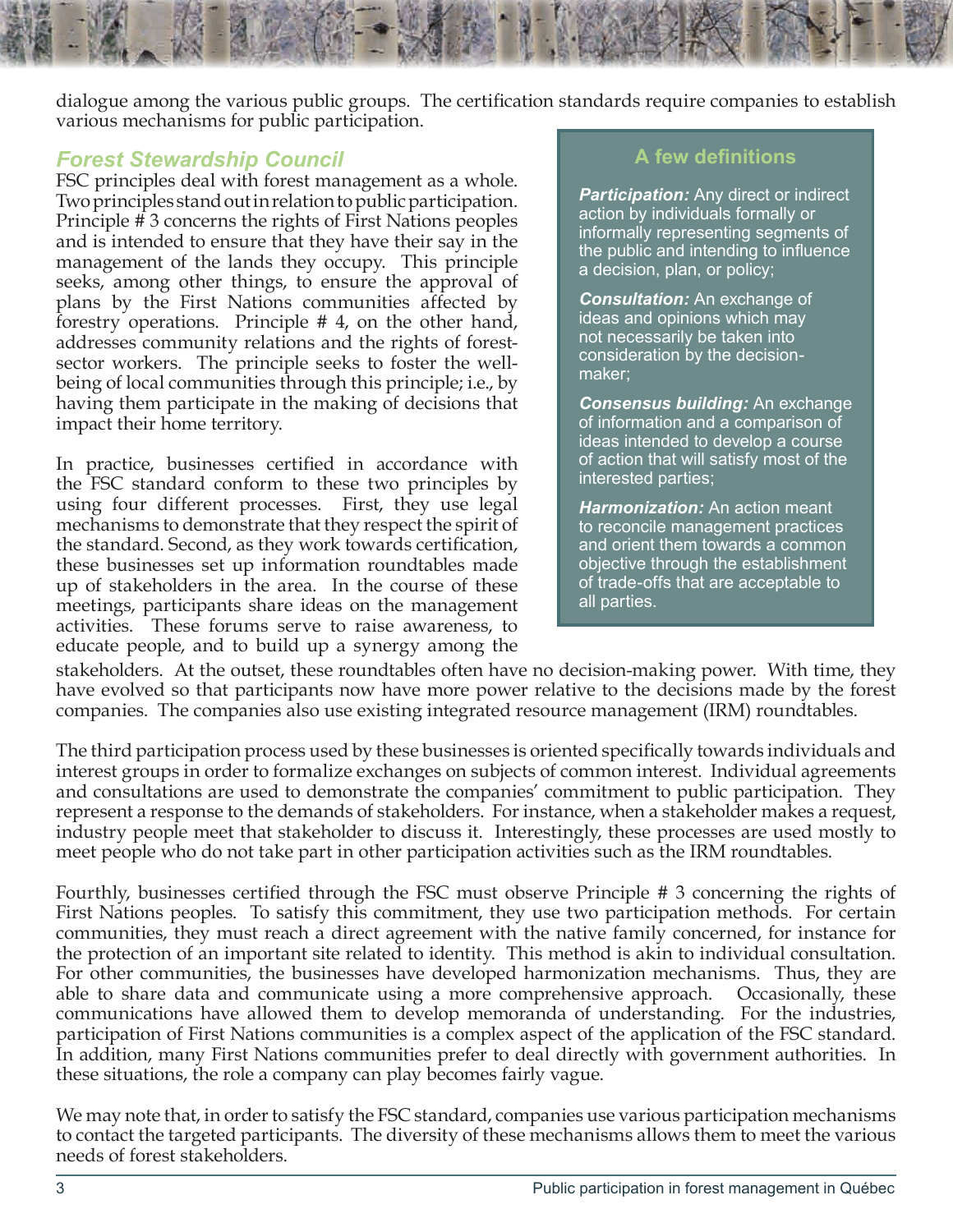

#### *Canadian Standards Association*

The CSA/Z809 forest certification standard demands public participation in all phases of the certification initiative. Local values must be incorporated into the decision-making process. Moreover, the public must be constantly informed as to the work in progress.

In Québec, all the businesses certified in accordance with this standard have used structured consensusbuilding roundtables. The businesses are responsible for the process: they must invite the participants,

establish the meeting venue, prepare the documents, etc. These consensus-building roundtables are forums in which people can discuss their concerns. They generally involve three stages (Fig. 1).

The process starts with an icebreaking stage during which people get acquainted. The group sets the roundtable's operating rules. Members are generally users of the forest area to be certified. Therefore, **Figure 1.** Three-stage operation of tables (CSA Standard).



the roundtable sets the procedure to be followed in preparing the sustainable forest management (SFM) plan. Once this task is completed, the stakeholders get to know one another and learn to work together. This phase allows preparation of the basis of the work to be done.

The next step is identifying the local factors of importance to the participants. The roundtable must define the local factors they consider of vital importance, and from these determine the objectives to be achieved by the company. This work allows people to identify the type of management they expect on the landbase. Over the course of several meetings, the group shares ideas, eventually settling on the SFM plan for the area to be certified.

After implementation of the SFM plan, the group continues to meet. The company submits the results obtained on the ground. At this point, the business must determine whether or not it has achieved the indicators set out in the plan. Once the objectives are achieved, the roundtable must set new ones. So long as the company wishes to maintain its certification, the roundtable must be working, and it must commit itself to a process of continuous improvement.

The CSA standard requires implementation of a detailed participation process which remains stable over time. Mainly, this participation offers participants a place to bring out their concerns, where they can develop their common vision of forest management, and make it evolve.

#### *Sustainable Forestry Initiative*

The SFI standard includes principles, objectives, and environmental performance initiatives. The standard is based on the continuous improvement of the stakeholders making up the forest management chain and on policies that are both flexible and discretionary. Nonetheless, the SFI standard (2002-04) sets basic objectives that must be met. As to public participation, Objective # 8 fosters forest management practices among local wood product suppliers through education and training. Objective #10, on the other hand, states that a business requesting certification should encourage local landowners to pursue sustainable forest management through education programs and participation.

To satisfy these objectives, companies certified according to the SFI standard use four participation mechanisms. First, the SFI standard, like the other standards, requires conformity with the laws and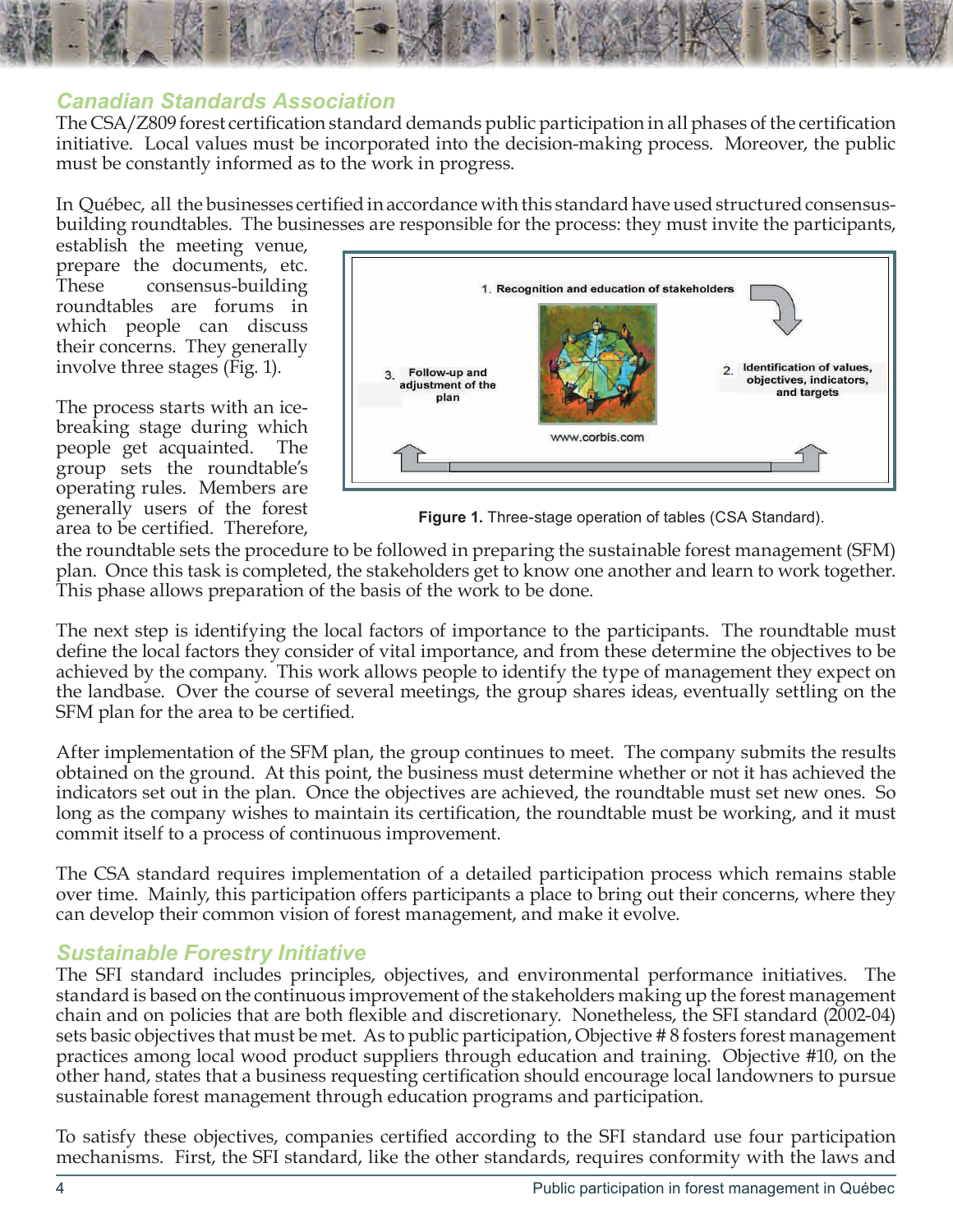regulations in the area. Therefore, businesses also use provincial participation mechanisms to satisfy legal requirements to show their commitment to the public.

Second, businesses that are certified in accordance with the SFI standard are active in existing participation exercises, such as integrated management roundtables, steering committees, and others. Companies use these processes to demonstrate their presence in their area to certification auditors. Notwithstanding their active participation, however, none of the businesses under study are actually responsible for these exercises; they simply take part in them. Nonetheless, these meetings do provide opportunities for stakeholders to discuss matters with these forest companies.

Third, companies certified in accordance with the SFI standard use their ISO-14001 environmental management systems (EMS) to also fulfil the criteria for public participation objectives. The companies have a mechanism integrated into their EMS that allows them to compile external requests. A followup procedure is developed that allows stakeholders to make their voices heard and demonstrates that their requests will be taken into account. This method conveys information to citizens who have made requests and, at times, initiates a dialogue between the interested parties.

Finally, the focal point of participation within the SFI standard is through the education of suppliers and people linked to the forest. Companies offer education sessions on the good forest practices conveyed by the SFI standard. The main target audience is the private landowners. Companies also try to inform the general public about the standard and the practices it favours. They provide information to people interested in forestry through brochures and public forums.

These four processes represent the approaches used by businesses certified in accordance with the SFI standard. Thus, these businesses have been able to raise their profile in the community and reach out to groups that are usually not very involved in the more formal participation processes.

# **Conclusion**

We note that public participation differs according to the certification standard chosen by the business to secure recognition of its forestry practices (See Table 1). Nonetheless, we note common elements

in all three standards. In all cases, the certification standards specify new guidelines for participation processes, in addition to the procedures required by law. Thus, the standards contribute to improving the implementation of public participation processes, and by the same token, the standards can lead to improved management practices as a result of the participation process. This presumes the certified businesses are open to listening and sharing responsibility for their onthe-ground management

| <b>Standard</b>                                                                                                                                                                                                                          | <b>Individual Processes</b>                                                                                                  | <b>Deliberative Processes</b>                                                                                                                      |
|------------------------------------------------------------------------------------------------------------------------------------------------------------------------------------------------------------------------------------------|------------------------------------------------------------------------------------------------------------------------------|----------------------------------------------------------------------------------------------------------------------------------------------------|
| <b>FSC</b>                                                                                                                                                                                                                               | • Legal mechanisms<br>• Individual agreements<br>and consultations<br>• Relationships with the<br>First Nations communities* | • Legal mechanisms<br>• Information tables, IRM<br>roundtables, and steering<br>committee                                                          |
| <b>CSA</b>                                                                                                                                                                                                                               | • Legal mechanisms                                                                                                           | • Consensus-building<br>roundtables                                                                                                                |
| <b>SFI</b>                                                                                                                                                                                                                               | • External communications<br>$(ISO-14001)$<br>• Education of private<br>landowners<br>• Legal mechanisms                     | • Regional processes<br>(consensus-building<br>roundtables; steering<br>committee)<br>• Education of the forest<br>community<br>• Legal mechanisms |
| *Relationships with First Nations communities are considered individual processes<br>since meetings are held with families or councils for informal discussions. These<br>are not processes allowing for exchanges among several groups. |                                                                                                                              |                                                                                                                                                    |

**Table 1.** Participation mechanisms used by the businesses studied within this project.

practices. Additionally, certification initiatives call upon forest managers to think innovatively about participation, for instance by providing in-the-field activities for the participants. However, the